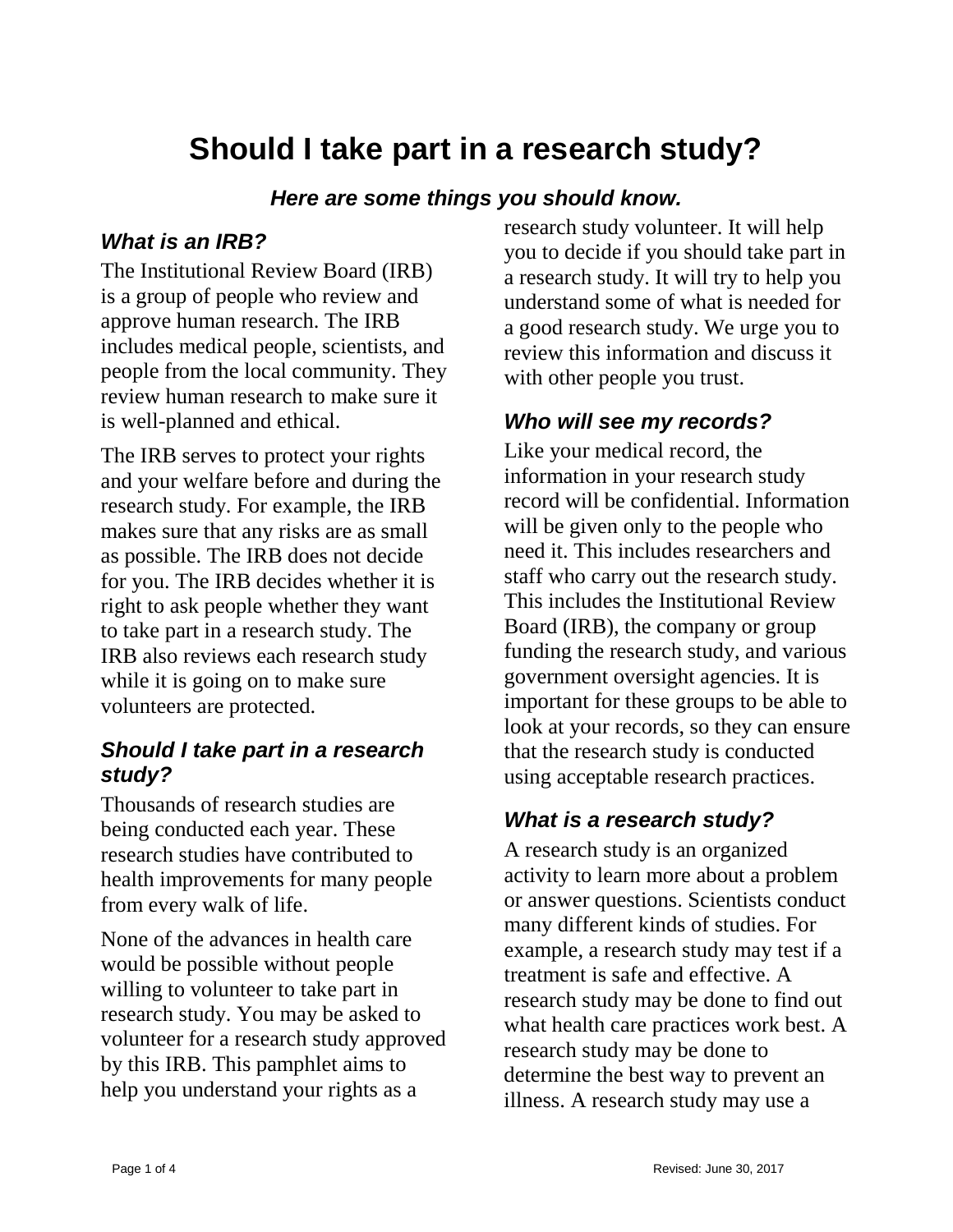survey or an interview to understand feelings people have about their health. One type of research study is a clinical trial. A clinical trial is a research study that will try to decide whether new treatments are safe and effective. In clinical trials, treatments are often compared with placebos to check the effectiveness of that treatment. A placebo is an inactive substance which may resemble an active substance. However, it typically has no value to treat or prevent an illness.

# *Who will answer my questions?*

The research team will explain the research study to you. The consent form includes this explanation. You should take your time when you read the consent form.

If you have any questions, ask the research staff. If you don't understand something, ask them to explain it to you so you do understand. The information will be given to you in a language that you know. If English isn't your native tongue, ask for an interpreter to be present when you are discussing the research study with the research staff.

You can take the information home. You can discuss it with your family, friends, a health care provider, or others before you decide whether or not to take part in the research study. If you decide to take part in the research study, you will be asked to sign the consent form.

The informed consent process is more than just signing a piece of paper. It is a

process that goes on throughout the research study. During the research study, you may be told of new findings, benefits or risks. At that time, you can decide whether or not to continue to take part in the research study. You may decide not to take part. You may change your mind and leave the research study before it starts. You may also leave at any time during the research study or the follow-up period.

## *Why should I volunteer for a research study?*

There are many reasons to participate in research study.

You may want to:

- Help find a cure for an illness
- Help other people who are sick
- Help find ways to provide better care
- Help scientists find out more about how the human body and mind work
- Take part in a research study that is trying to find a better treatment for a condition that you have.

If you decide to take part in a research study, you do so as a VOLUNTEER. That means YOU decide whether or not you will take part. If you choose to do so, you have many important rights.

# *What is informed consent?*

Informed consent is the process of learning the key facts about a research study before you decide whether or not to volunteer. Your agreement to volunteer should be based upon knowing what will take place in the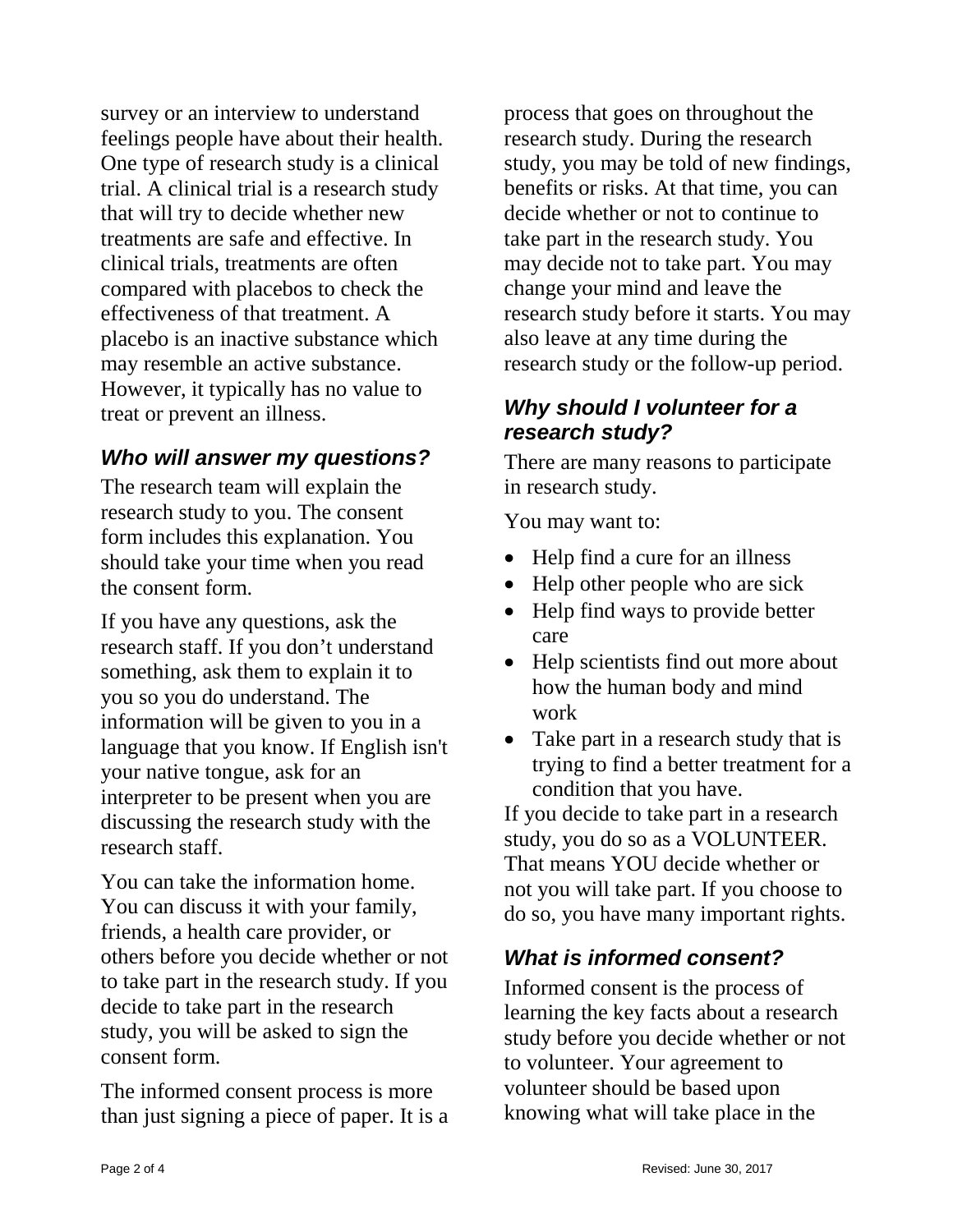research study and how it might affect you. Informed consent begins when the research staff explains the facts to you about the research study.

The research staff will assist you with the "informed consent form" that goes over these facts so you can decide whether or not you want to take part in the research study. These facts include details about the research study, tests or procedures you may receive, the benefits and risks that could result, and your rights as a research volunteer.

# *Are there benefits to being in a research study?*

There may or may not be a direct benefit to you if you take part in a research study. For example, your health or a health condition you have may get better as a result of your participation in the research study. It may stay the same. It may get worse. No one can predict what will happen with a research study or how it might affect you. The research study may not help you personally. The research study may result in information that will help others in the future.

## *Are there risks or side effects in a research study?*

Sometimes research procedures and treatments may cause discomfort and bad side effects. The questions being asked could make you uncomfortable. The risks and side effects of the research study may not be known completely when you start the research study. The research staff will discuss

with you known possible risks so you can decide if you want to volunteer. If you do volunteer, the research staff will tell you about any new risks that they learn about during the research study for as long as you take part in the research study.

## *What questions should I ask before I agree to take part in a research study?*

Before you decide to volunteer to take part in a research study, you need to know as much as possible about the research study. If there are any issues that concern you, be sure to ask questions. You might want to write your questions down in advance or take this booklet with you. The following is a list of sample questions. Not every question will apply to every research study.

- Who is doing this research study and what question might it answer?
- Will this research study help in understanding my condition? If so, how?
- What tests or procedures will be done?
- Is it possible that I will receive a placebo (inactive substance)?
- Will I have to make extra trips?
- What could happen to me, good and bad, if I take part in the research study?
- How long will this research study last?
- What will happen to any specimens that I give?